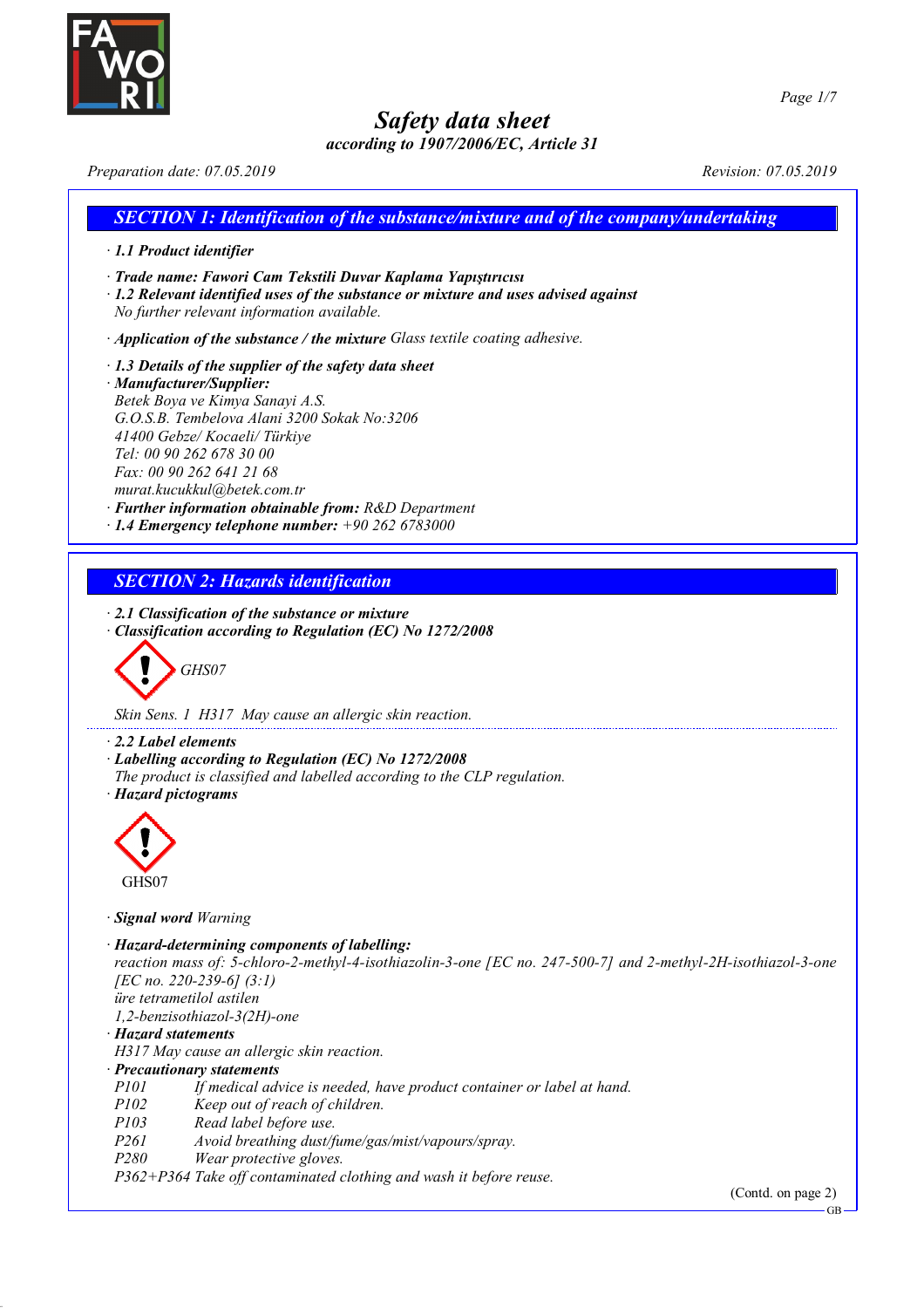*according to 1907/2006/EC, Article 31*

*Preparation date: 07.05.2019 Revision: 07.05.2019*

#### *Trade name: Fawori Cam Tekstili Duvar Kaplama Yapıştırıcısı*

(Contd. of page 1)

*P333+P313 If skin irritation or rash occurs: Get medical advice/attention.*

*P321 Specific treatment (see on this label).*

*P501 Dispose of contents/container in accordance with local/regional/national/international regulations.*

*· 2.3 Other hazards*

*· Results of PBT and vPvB assessment*

*· PBT: Not applicable.*

*· vPvB: Not applicable.*

### *SECTION 3: Composition/information on ingredients*

*· 3.2 Chemical characterisation: Mixtures*

*· Description:*

| · Dangerous components: |                                                                                                                                                                                                                                    |             |  |  |
|-------------------------|------------------------------------------------------------------------------------------------------------------------------------------------------------------------------------------------------------------------------------|-------------|--|--|
| $CAS: 5395-50-6$        | ire tetrametilol astilen                                                                                                                                                                                                           | $1 < 2.5\%$ |  |  |
|                         | EINECS: 226-408-0 3 Skin Sens. 1, H317                                                                                                                                                                                             |             |  |  |
| $CAS: 55965 - 84 - 9$   | reaction mass of: 5-chloro-2-methyl-4-isothiazolin-3-one [EC no. 247-500-7] and $  \leq 2.5\%$<br>2-methyl-2H-isothiazol-3-one [EC no. 220-239-6] $(3:1)$                                                                          |             |  |  |
|                         | Acute Tox. 3, H301; Acute Tox. 3, H311; Acute Tox. 3, H331; $\diamondsuit$ Skin Corr.<br>1B, H314; $\diamondsuit$ Aquatic Acute 1, H400; Aquatic Chronic 1, H410; $\diamondsuit$ Skin Sens. 1,<br>H317                             |             |  |  |
|                         | $\lambda$ if $P$ and $P$ and $P$ and $P$ and $P$ and $P$ and $P$ and $P$ and $P$ and $P$ and $P$ and $P$ and $P$ and $P$ and $P$ and $P$ and $P$ and $P$ and $P$ and $P$ and $P$ and $P$ and $P$ and $P$ and $P$ and $P$ and $P$ a |             |  |  |

*· Additional information: For the wording of the listed hazard phrases refer to section 16.*

## *SECTION 4: First aid measures*

*· 4.1 Description of first aid measures*

*· After inhalation:*

*Supply fresh air and to be sure call for a doctor.*

*In case of unconsciousness place patient stably in side position for transportation.*

- *· After skin contact: Immediately wash with water and soap and rinse thoroughly.*
- *· After eye contact: Rinse opened eye for several minutes under running water.*
- *· After swallowing: If symptoms persist consult doctor.*

*· 4.2 Most important symptoms and effects, both acute and delayed No further relevant information available.*

*· 4.3 Indication of any immediate medical attention and special treatment needed*

*No further relevant information available.*

## *SECTION 5: Firefighting measures*

*· 5.1 Extinguishing media*

*· Suitable extinguishing agents:*

*CO2, powder or water spray. Fight larger fires with water spray or alcohol resistant foam.*

*· 5.2 Special hazards arising from the substance or mixture No further relevant information available.*

*· 5.3 Advice for firefighters*

*· Protective equipment: No special measures required.*

## *SECTION 6: Accidental release measures*

*· 6.1 Personal precautions, protective equipment and emergency procedures Not required.*

*· 6.2 Environmental precautions: Do not allow to enter sewers/ surface or ground water.*

(Contd. on page 3)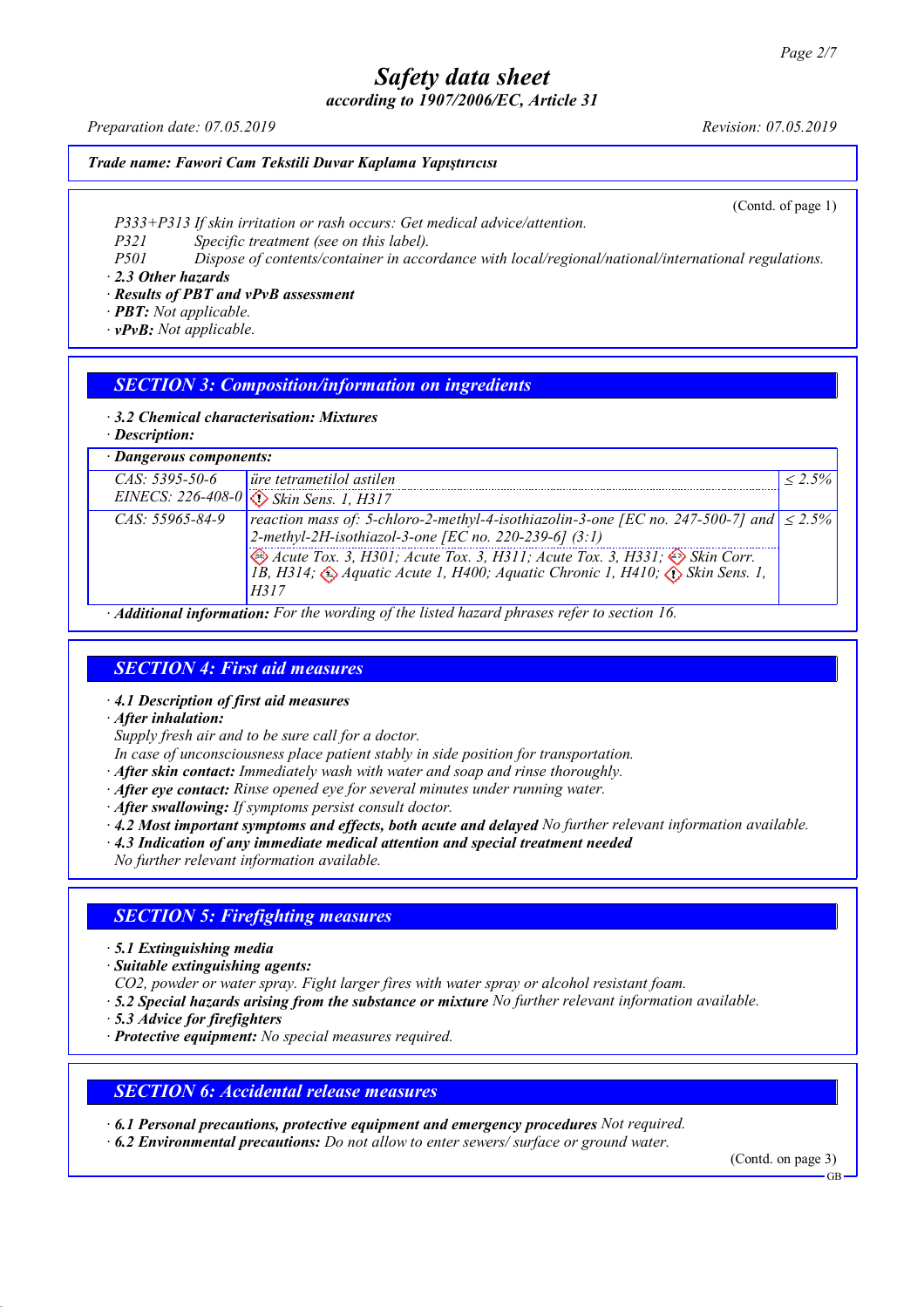*according to 1907/2006/EC, Article 31*

*Preparation date: 07.05.2019 Revision: 07.05.2019*

#### *Trade name: Fawori Cam Tekstili Duvar Kaplama Yapıştırıcısı*

(Contd. of page 2)

#### *· 6.3 Methods and material for containment and cleaning up:*

*Absorb with liquid-binding material (sand, diatomite, acid binders, universal binders, sawdust). Ensure adequate ventilation.*

*· 6.4 Reference to other sections See Section 7 for information on safe handling. See Section 8 for information on personal protection equipment. See Section 13 for disposal information.*

### *SECTION 7: Handling and storage*

*· 7.1 Precautions for safe handling*

*Ensure good ventilation/exhaustion at the workplace. Prevent formation of aerosols.*

*· Information about fire - and explosion protection: No special measures required.*

*· 7.2 Conditions for safe storage, including any incompatibilities*

*· Storage:*

- *· Requirements to be met by storerooms and receptacles: No special requirements.*
- *· Information about storage in one common storage facility: Not required.*

*· Further information about storage conditions: None.*

*· 7.3 Specific end use(s) No further relevant information available.*

#### *SECTION 8: Exposure controls/personal protection*

*· Additional information about design of technical facilities: No further data; see item 7.*

*· 8.1 Control parameters*

*· Ingredients with limit values that require monitoring at the workplace:*

The product does not contain any relevant quantities of materials with critical values that have to be monitored at *the workplace.*

*· Additional information: The lists valid during the making were used as basis.*

*· 8.2 Exposure controls*

- *· Personal protective equipment:*
- *· General protective and hygienic measures:*

*Immediately remove all soiled and contaminated clothing Wash hands before breaks and at the end of work.*

*· Respiratory protection:*

In case of brief exposure or low pollution use respiratory filter device. In case of intensive or longer exposure use *self-contained respiratory protective device.*

*· Protection of hands:*



*Protective gloves*

*The glove material has to be impermeable and resistant to the product/ the substance/ the preparation.* Due to missing tests no recommendation to the glove material can be given for the product/ the preparation/ the *chemical mixture.*

Selection of the glove material on consideration of the penetration times, rates of diffusion and the degradation *· Material of gloves*

The selection of the suitable gloves does not only depend on the material, but also on further marks of quality and *varies from manufacturer to manufacturer. As the product is a preparation of several substances, the resistance* of the glove material can not be calculated in advance and has therefore to be checked prior to the application.

(Contd. on page 4)

GB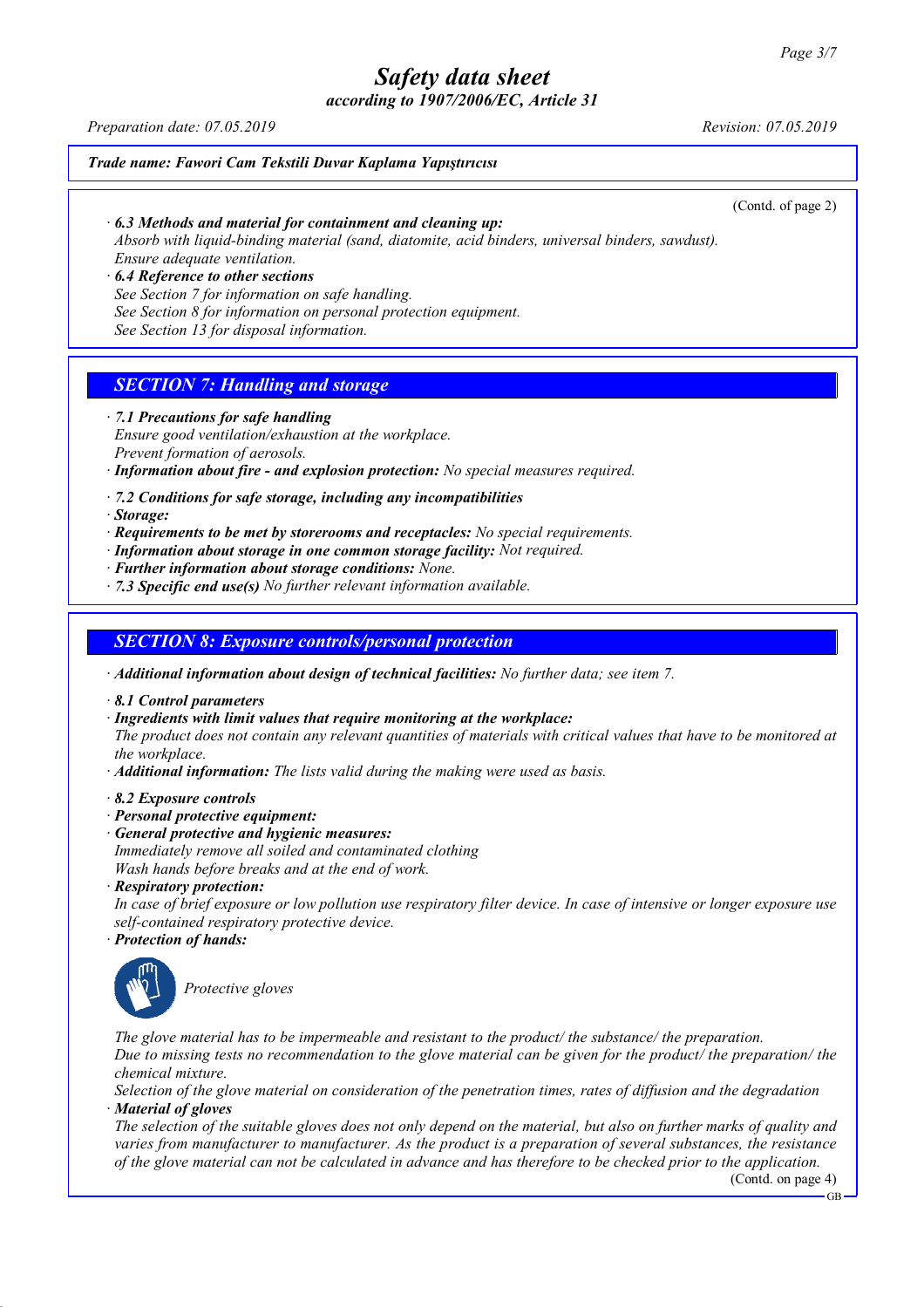*according to 1907/2006/EC, Article 31*

*Trade name: Fawori Cam Tekstili Duvar Kaplama Yapıştırıcısı*

(Contd. of page 3)

#### *· Penetration time of glove material*

The exact break trough time has to be found out by the manufacturer of the protective gloves and has to be *observed.*

*· Eye protection: Goggles recommended during refilling*

| <b>SECTION 9: Physical and chemical properties</b>                                              |                                                      |  |  |  |
|-------------------------------------------------------------------------------------------------|------------------------------------------------------|--|--|--|
| $\cdot$ 9.1 Information on basic physical and chemical properties<br><b>General Information</b> |                                                      |  |  |  |
| $\cdot$ Appearance:                                                                             |                                                      |  |  |  |
| Form:                                                                                           | Fluid                                                |  |  |  |
| Colour:<br>Odour:                                                                               | According to product specification<br>Characteristic |  |  |  |
| <b>Odour threshold:</b>                                                                         | Not determined.                                      |  |  |  |
|                                                                                                 |                                                      |  |  |  |
| $\cdot$ pH-value:                                                                               | Not determined.                                      |  |  |  |
| Change in condition<br>Melting point/freezing point:                                            | Undetermined.                                        |  |  |  |
| Initial boiling point and boiling range: Undetermined.                                          |                                                      |  |  |  |
| · Flash point:                                                                                  | Not applicable.                                      |  |  |  |
| · Flammability (solid, gas):                                                                    | Not applicable.                                      |  |  |  |
| · Decomposition temperature:                                                                    | Not determined.                                      |  |  |  |
| · Auto-ignition temperature:                                                                    | Product is not selfigniting.                         |  |  |  |
| · Explosive properties:                                                                         | Product does not present an explosion hazard.        |  |  |  |
| · Explosion limits:                                                                             |                                                      |  |  |  |
| Lower:                                                                                          | Not determined.                                      |  |  |  |
| <b>Upper:</b>                                                                                   | Not determined.                                      |  |  |  |
| · Vapour pressure:                                                                              | Not determined.                                      |  |  |  |
| $\cdot$ Density at 20 °C:                                                                       | $1.05$ g/cm <sup>3</sup>                             |  |  |  |
| $\cdot$ Relative density                                                                        | Not determined.                                      |  |  |  |
| · Vapour density                                                                                | Not determined.                                      |  |  |  |
| $\cdot$ Evaporation rate                                                                        | Not determined.                                      |  |  |  |
| · Solubility in / Miscibility with                                                              |                                                      |  |  |  |
| water:                                                                                          | Fully miscible.                                      |  |  |  |
| · Partition coefficient: n-octanol/water:                                                       | Not determined.                                      |  |  |  |
| · Viscosity:                                                                                    |                                                      |  |  |  |
| Dynamic:                                                                                        | Not determined.                                      |  |  |  |
| Kinematic:                                                                                      | Not determined.                                      |  |  |  |
| $\cdot$ 9.2 Other information                                                                   | No further relevant information available.           |  |  |  |

#### *SECTION 10: Stability and reactivity*

*· 10.1 Reactivity No further relevant information available.*

*· 10.2 Chemical stability*

*· Thermal decomposition / conditions to be avoided: No decomposition if used according to specifications.*

GB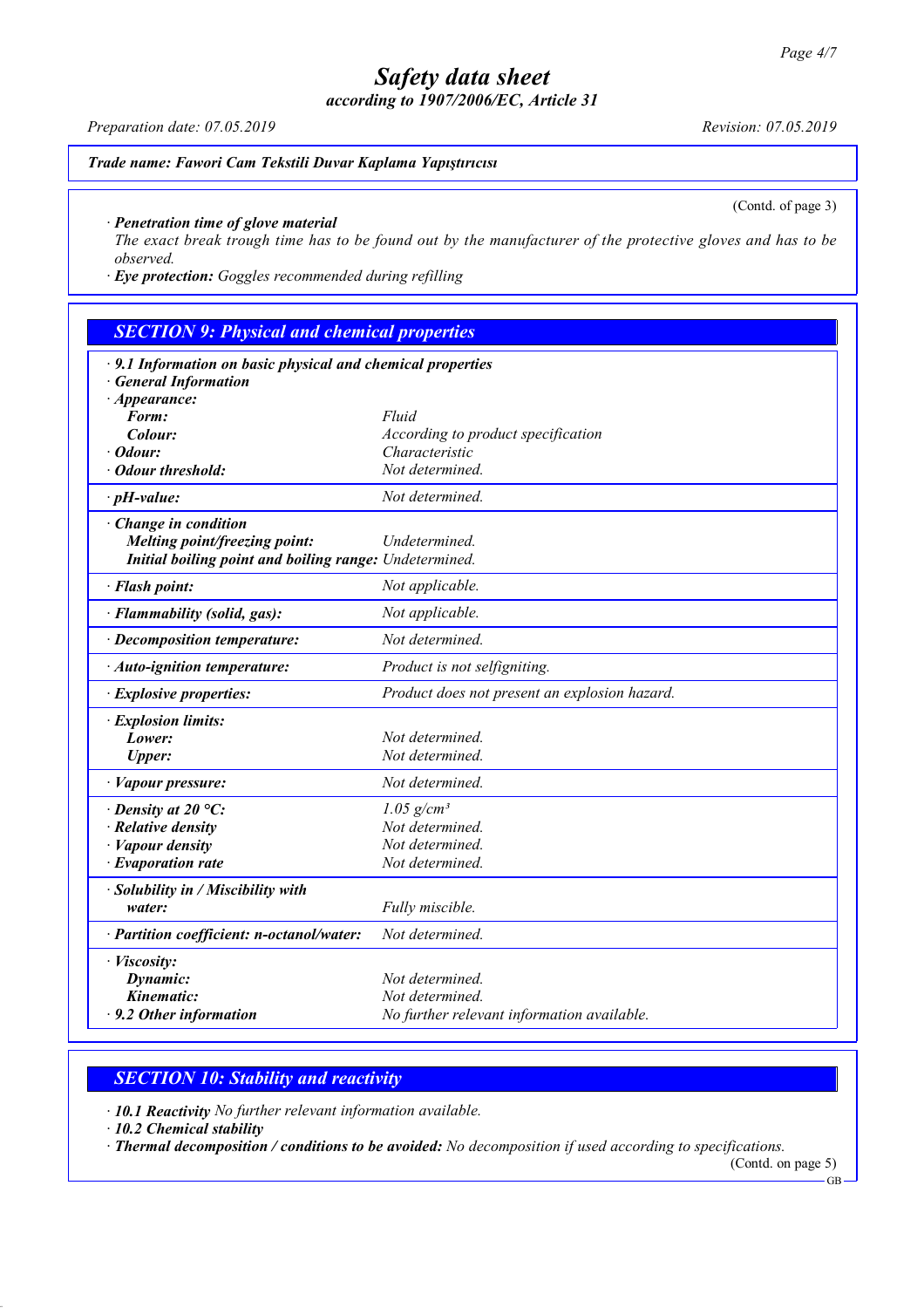*according to 1907/2006/EC, Article 31*

*Preparation date: 07.05.2019 Revision: 07.05.2019*

#### *Trade name: Fawori Cam Tekstili Duvar Kaplama Yapıştırıcısı*

(Contd. of page 4)

- *· 10.3 Possibility of hazardous reactions No dangerous reactions known.*
- *· 10.4 Conditions to avoid No further relevant information available.*
- *· 10.5 Incompatible materials: No further relevant information available.*
- *· 10.6 Hazardous decomposition products: No dangerous decomposition products known.*

### *SECTION 11: Toxicological information*

- *· 11.1 Information on toxicological effects*
- *· Acute toxicity Based on available data, the classification criteria are not met.*
- *· Primary irritant effect:*
- *· Skin corrosion/irritation Based on available data, the classification criteria are not met.*
- *· Serious eye damage/irritation Based on available data, the classification criteria are not met.*
- *· Respiratory or skin sensitisation*
- *May cause an allergic skin reaction.*
- *· CMR effects (carcinogenity, mutagenicity and toxicity for reproduction)*
- *· Germ cell mutagenicity Based on available data, the classification criteria are not met.*
- *· Carcinogenicity Based on available data, the classification criteria are not met.*
- *· Reproductive toxicity Based on available data, the classification criteria are not met.*
- *· STOT-single exposure Based on available data, the classification criteria are not met.*
- *· STOT-repeated exposure Based on available data, the classification criteria are not met.*
- *· Aspiration hazard Based on available data, the classification criteria are not met.*

## *SECTION 12: Ecological information*

- *· 12.1 Toxicity*
- *· Aquatic toxicity: No further relevant information available.*
- *· 12.2 Persistence and degradability No further relevant information available.*
- *· 12.3 Bioaccumulative potential No further relevant information available.*
- *· 12.4 Mobility in soil No further relevant information available.*
- *· Additional ecological information:*
- *· General notes:*
	- *Water hazard class 1 (German Regulation) (Self-assessment): slightly hazardous for water*

Do not allow undiluted product or large quantities of it to reach ground water, water course or sewage system.

- *· 12.5 Results of PBT and vPvB assessment*
- *· PBT: Not applicable.*
- *· vPvB: Not applicable.*
- *· 12.6 Other adverse effects No further relevant information available.*

#### *SECTION 13: Disposal considerations*

- *· 13.1 Waste treatment methods*
- *· Recommendation*

*Must not be disposed together with household garbage. Do not allow product to reach sewage system.*

- *· Uncleaned packaging:*
- *· Recommendation: Disposal must be made according to official regulations.*

GB (Contd. on page 6)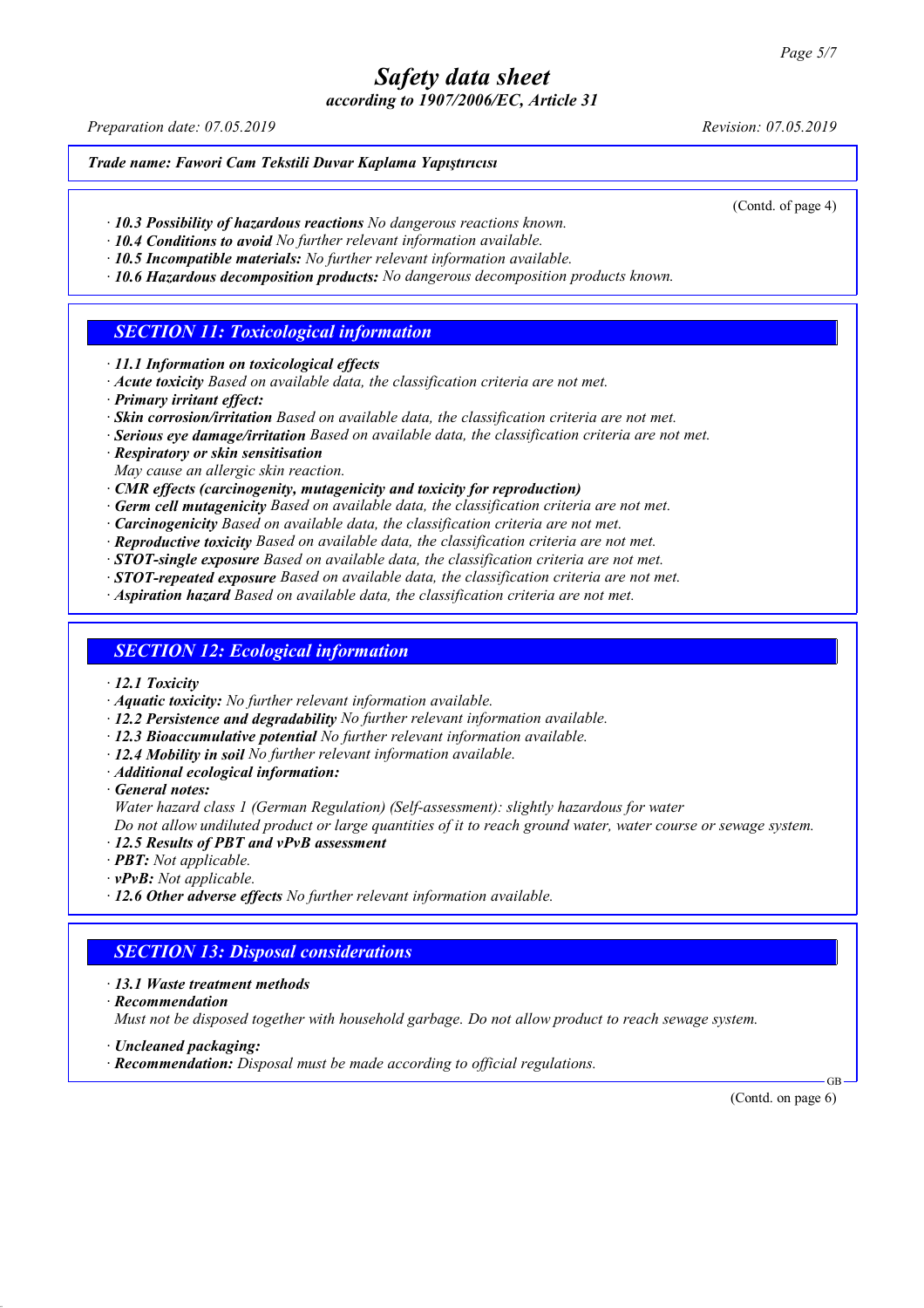*according to 1907/2006/EC, Article 31*

*Preparation date: 07.05.2019 Revision: 07.05.2019*

#### *Trade name: Fawori Cam Tekstili Duvar Kaplama Yapıştırıcısı*

(Contd. of page 5)

| <b>SECTION 14: Transport information</b>                                                  |                 |  |
|-------------------------------------------------------------------------------------------|-----------------|--|
| $\cdot$ 14.1 UN-Number<br>ADR, ADN, IMDG, IATA                                            |                 |  |
| $\cdot$ 14.2 UN proper shipping name<br>ADR, ADN, IMDG, IATA                              |                 |  |
| $\cdot$ 14.3 Transport hazard class(es)                                                   |                 |  |
| ADR, ADN, IMDG, IATA<br>$\cdot$ Class                                                     |                 |  |
| · 14.4 Packing group<br>ADR, IMDG, IATA                                                   |                 |  |
| $\cdot$ 14.5 Environmental hazards:<br>$\cdot$ Marine pollutant:                          | No              |  |
| $\cdot$ 14.6 Special precautions for user                                                 | Not applicable. |  |
| $\cdot$ 14.7 Transport in bulk according to Annex II of<br><b>Marpol and the IBC Code</b> | Not applicable. |  |
| · UN "Model Regulation":                                                                  |                 |  |

## *SECTION 15: Regulatory information*

*· 15.1 Safety, health and environmental regulations/legislation specific for the substance or mixture*

*· REGULATION (EC) No 1907/2006 ANNEX XVII Conditions of restriction: 3*

*· 15.2 Chemical safety assessment: A Chemical Safety Assessment has not been carried out.*

## *SECTION 16: Other information*

This information is based on our present knowledge. However, this shall not constitute a guarantee for any *specific product features and shall not establish a legally valid contractual relationship.*

### *· Relevant phrases*

*H301 Toxic if swallowed. H311 Toxic in contact with skin. H314 Causes severe skin burns and eye damage. H317 May cause an allergic skin reaction. H331 Toxic if inhaled. H400 Very toxic to aquatic life. H410 Very toxic to aquatic life with long lasting effects. · Abbreviations and acronyms:* RID: Règlement international concernant le transport des marchandises dangereuses par chemin de fer (Regulations Concerning the *International Transport of Dangerous Goods by Rail) IATA-DGR: Dangerous Goods Regulations by the "International Air Transport Association" (IATA) ICAO: International Civil Aviation Organisation ICAO-TI: Technical Instructions by the "International Civil Aviation Organisation" (ICAO)* ADR: Accord européen sur le transport des marchandises dangereuses par Route (European Agreement concerning the International Carriage *of Dangerous Goods by Road) IMDG: International Maritime Code for Dangerous Goods IATA: International Air Transport Association GHS: Globally Harmonised System of Classification and Labelling of Chemicals EINECS: European Inventory of Existing Commercial Chemical Substances ELINCS: European List of Notified Chemical Substances CAS: Chemical Abstracts Service (division of the American Chemical Society)* (Contd. on page 7)

GB